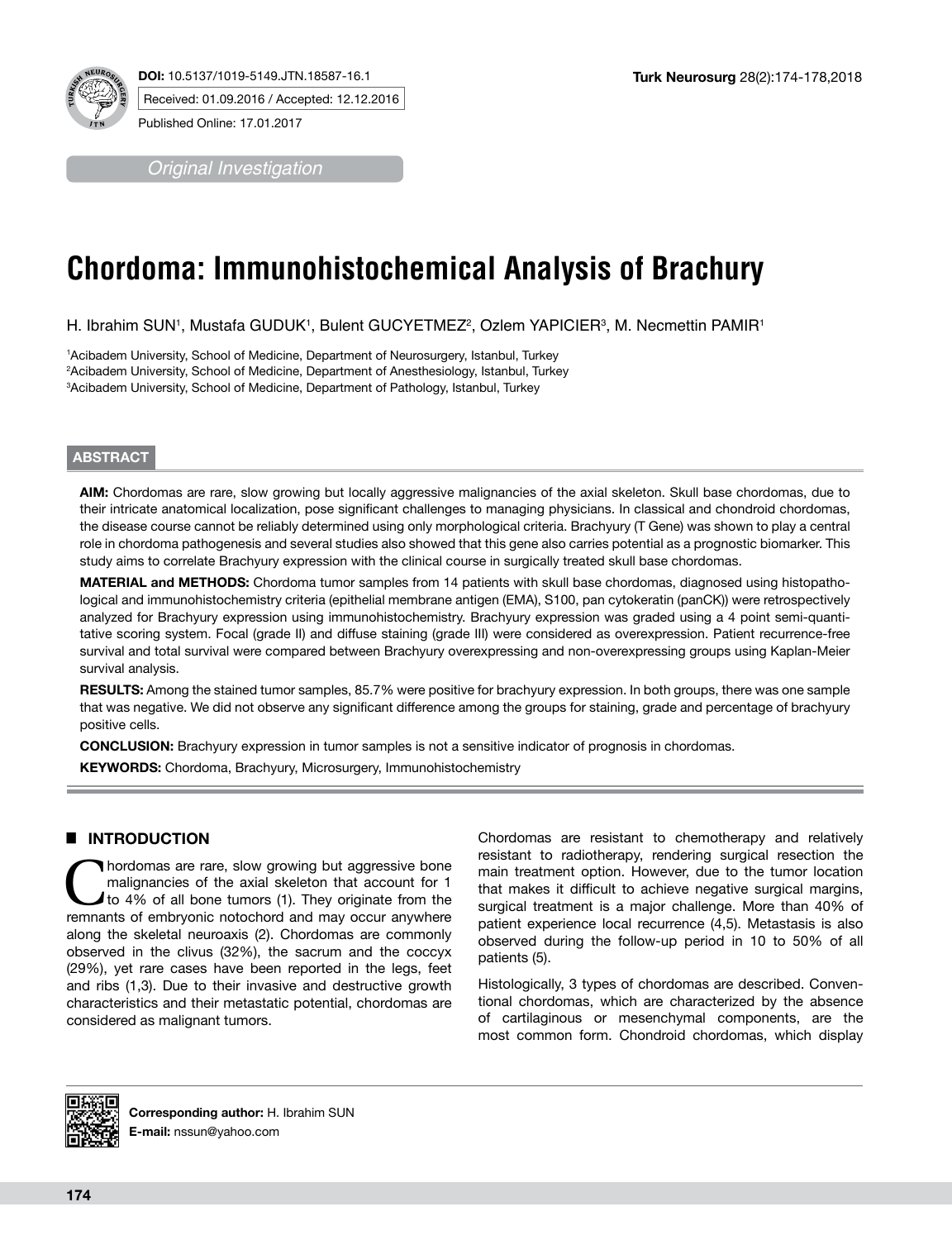chordomatous features, are the second most frequent form accounting for 5 to 15% of all chordomas. The undifferentiated type accounts for 2 to 8% of chordomas (2). Typically, undifferentiated chordomas are considered to be more aggressive and likely to metastasize whereas chondroid chordomas are considered less aggressive. Despite the fact that this classification is widely accepted and cited, its prognostic value is under debate and remains to be fully elucidated (6,7). Novel and better markers that can predict the clinical course of the condition in individual patients are required.

Prognosis in some cases of chordoma is relatively good even after simple limited resection, while in other cases relentless growth despite aggressive surgery and multimodal adjuvant treatment protocols is observed. Determinants of this difference in behavior is not known but are assumed to depend on the intrinsic biology of chordomas. There are at least 2 subsets of patients with distinct clinical prognosis: some with a benign course and another group with an aggressive and rapidly progressive course over 3–5 years.

The brachyury gene is associated with chordomas and it is among the most common proteins observed during analyses of chordomas. Brachyury is encoded by the T gene, located at 6q27 (8). Single nucleotide polymorphisms (SNP) and duplication of brachyury is a risk factor for chordoma. Almost all patients with sporadic chordomas have a form of SNP which is thought to render them susceptible to chordoma development (9). In rare familial cases of chordoma, an extra copy of the brachyury gene has also been identified (10). Chordomas tend to express the brachyury protein. Brachyury expression has been reported in 75 to 100% of chordomas

(8). As such, brachyury expression has become a potential marker that can be used to differentiate between aggressive and relatively less aggressive forms of chordomas.

In this study, we examined the brachyury expression in samples taken from chordoma patients with aggressive and benign course to evaluate the prognostic value of immunohistochemical analysis of brachyury expression.

## ■ **MATERIAL and METHODS**

## **Patients and Surgery**

Between 2006 and 2016, 17 chordoma patients underwent microsurgical chordoma resection at the Neurosurgery Department of Acibadem University School of Medicine, Istanbul, Turkey. Three patients were not included in the trial since their follow-up periods had not reached 2 years so far. Total excision was radiologically confirmed with postoperative 24-hour magnetic resonance (MR) imaging examination and 14 (5 recurrent and 9 non-recurring) were selected for immunostaining (Figure 1A-F). Eight (57%) patients were operated by the transsphenoidal approach, 4 (29%) patients by the pterional approach, 1 (7%) patient by the transoral approach and 1 (7%) patient by the suboccipital median approach. Five (36%) patients had tumor recurrences in their follow-up period.

#### **Immunohistochemistry**

The analyses were performed at the Neuro-oncology and Pathology laboratories of Acibadem University School of Medicine. In each case, multiple serial sections were cut from



**Figure 1: Preoperative** MR images of patient 4 with chordoma, **A)** sagittal section with iv gadolinium, **B)** axial section with iv gadolinium and **C)** coronal section with iv gadolinium. Postoperative MR images of patient number 4 with view of total removal of chordoma **(D,E,F)**.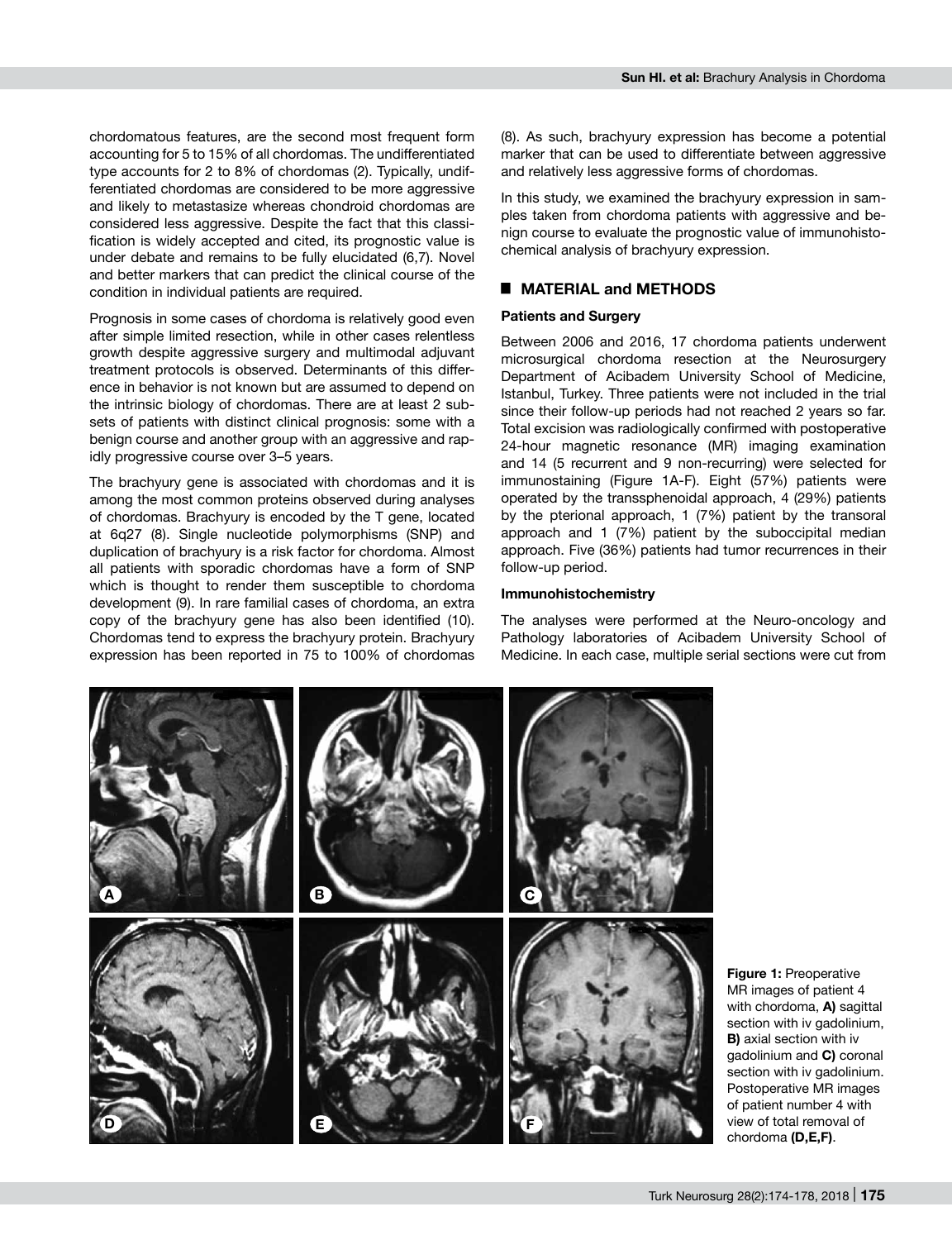the paraffin-embedded tissue by using a microtome and were prepared for immunohistochemical analysis for the brachyury gene. Tissue sections were cut and rehydrated in an alcohol gradient before analysis with the standard streptavidin-biotin technique. Endogenous peroxidase activity was blocked by incubation in 3%  $H_2O_2$  (0.6 mL of  $H_2O_2$ ), 2.7 mL of methanol and 2.7 mL of distilled  $H_2O$ . Slides were blocked with 5% normal goat serum, brachyury antibody (Santa Cruz Bio technology Inc, Santa Cruz, California, USA) at 4°C. Then each one was incubated for 30 minutes at 25°C with secondary biotinylated goat immunoglobulin G (Vector Laboratories, Inc, Burlingame, California, USA). The final step was incubation with streptavidin-peroxidase complex, using the Vectastain ABC Elite kit (Vector Laboratories, Inc). Chromogenic reactions were completed with 3.3 diaminobenzidine, yielding a positive brown stain (Vector Laboratories, Inc). Each slide was counterstained with hematoxylin and eosin (H&E) and then mounted and examined under the light microscope (Figures 2, 3).

Levels of expression were classified using a 4-point scoring system:

Grade 0: No expression

Grade 1: Moderate expression

Grade 2: Marked expression with focal distribution

Grade 3: Marked expression with diffuse distribution

Negative control sections were obtained by omission of the primary antibodies. Human alveolar macrophages were used as positive control.

#### **Statistical Analysis**

The groups with different prognosis (Benign vs. Aggressive) were compared for brachyury expression. Student's t-test was performed using SPSS 12.0 software (SPSS, Inc., Chicago, IL, USA). p<0.05 was considered to indicate a statistically significant difference.

## █ **RESULTS**

Tumor samples from 14 patients with confirmed total tumor removal were separated into 2 groups depending on the recurrence status within the 2 years of follow-up. Among the samples, one from each group was negative for brachyury immunohistochemical staining and the rest (85.7%) were positive. The mean values in staining grade within the Aggressive and Benign groups were both 1.8. There was no statistically significant difference among groups in staining grades (p=0.9715). In the aggressive and benign groups, the mean percentage of cells that were positive for brachyury was 46% and 48.89% respectively, with no statistically significant difference (p=0.8559) (Table I).

#### █ **DISCUSSION**

Chordomas are non-encapsulated, extra-axial tumors that are locally invasive within the bones of the axial skeleton. On macroscopic examination the tumor has a smooth or lobulated surface. The interior of the tumor is soft and may contain cyst formation, calcifications, focal hemorrhages and cartilage. Three histological variants have been described: Classic (International classification for disease-oncology [ICD]: M-9370=3), chondroid (ICD: M-9371=3) and undifferentiated chordomas (ICD: M-9372=3). Under the light microscope, classic chordoma presents as cells with clear and granular appearance with an eosinophilic cytoplasm that stains positive with the periodic-acid Schiff (PAS) stain (11). So-called "physaliferous cells" with eccentric, hyperchromatic nuclei and reticulated cytoplasm (due to intracellular accumulation of glycosaminoglycans) are typically observed (Figure 2). In classic chordoma, necrosis, hypervascularity, mitoses are absent or very rare.

Chondroid chordoma is a variant of chordomas described in 1973 by Heffelfinger et al. (7). Chondroid chordomas contain islands of stellate cells resembling chondrocytes spread through areas of typical chordoma. Chondroid



**Figure 2:** Cords of physaliferous cells separated by extensive myxoid stroma (H&E, x400).



**Figure 3:** Immunopositivity for Brachyury in most of the tumor (Brachyury immunohistochemistry, x400).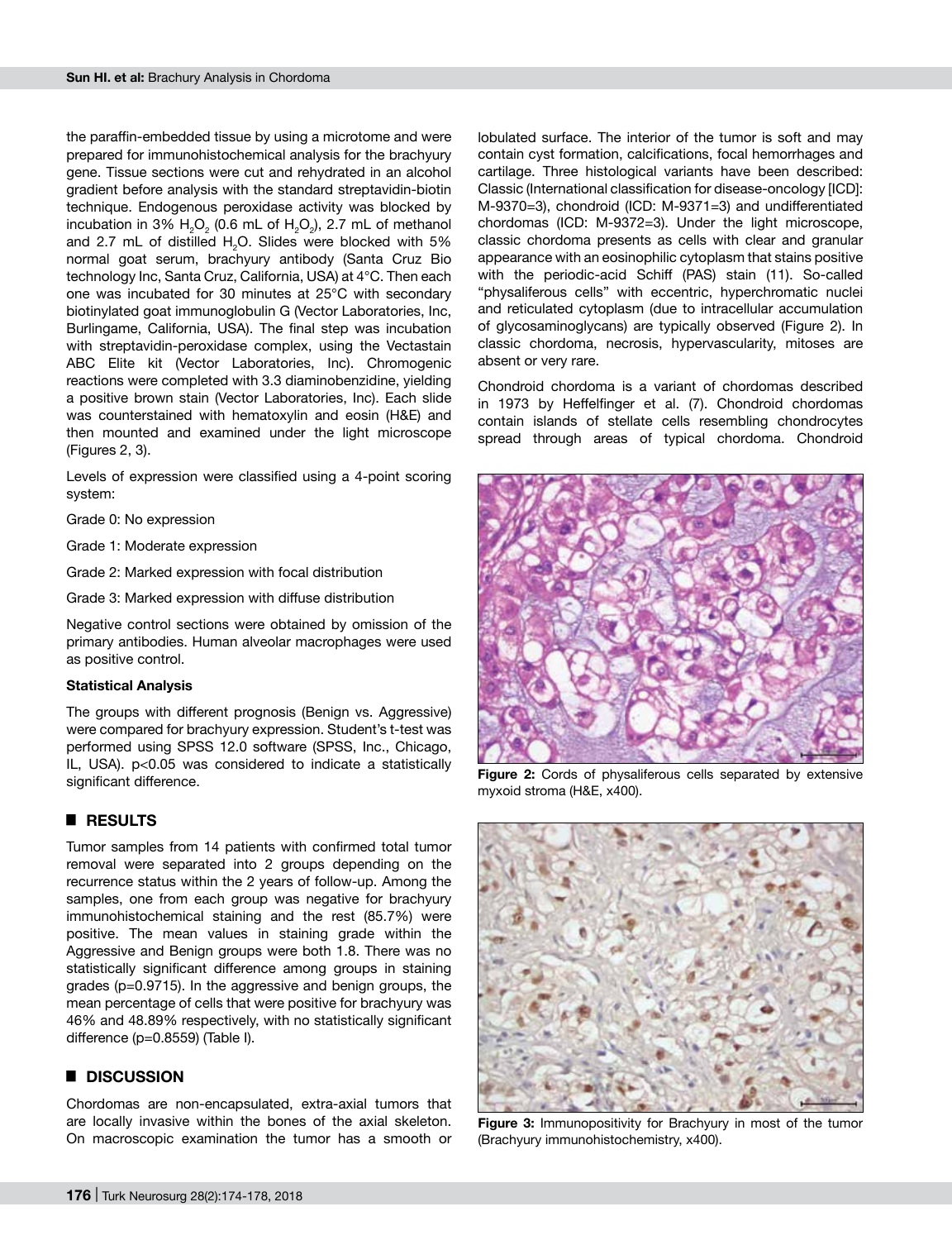cells may be scarce and spread or dominate the tissue. Similar to classic chordoma, anaplastic features are lacking (7,12). Undifferentiated chordomas have been observed and described in very few cases. They mostly have a sacrococcygeal location and are in the pediatric population. Histologically this variant exhibits atypical features resembling spindle cell sarcoma or round cell tumors. The tumor consists of small epithelioid cells with clear to eosinophilic cytoplasm and irregular nuclei. Unlike other variants, higher mitotic activity and necrosis are present (13,14).

Prognosis reveals there are at least two types of chordomas, one with a benign course and another group that is prone to recurrence with an aggressive and rapidly progressive course over 3–5 years. The natural history and differences in prognosis among different forms of chordomas have been a topic of research and histological forms have been investigated for their relation to the prognosis. In their influential paper where they first described chondroid chondromas, Heffelfinger et al. reported lower rates of recurrence and longer survival in this variant (7). This finding has been later questioned by various studies and lead to an ongoing debate about the prognostic value of the phenotype (6,7,12). Undifferentiated chordomas are almost exclusively associated with aggressive behavior but there are only rare cases with few reports. Despite well documented differences, classical histological classification of chordomas does not offer much in terms of predicting prognosis. More research for identifying and establishing novel prognostic markers are warranted.

Brachyury is a member of the T-box gene family which consists of more than 20 members that share a unique DNA binding domain. It encodes a transcription factor that plays a key role in the notochord formation. SNP and duplication of Brachyury is a risk factor for chordoma. Almost all patients with sporadic chordomas have a form of SNP which is thought to render them susceptible to chordoma development (9). Detailed genetic analysis in chordoma patients revealed an SNP (rs2305089) that lies in exon 4, which encodes part of the DNA-binding domain of brachyury that has been shown to alter the DNA-binding properties of this transcription factor (9). In rare familial cases of chordomas, extra copies of the brachyury gene are identified (10). Through the analysis of familial cases a 6q haplotype that contains regions of 6q27 duplicated to various extents has been found to confer major susceptibility to chordomas (20).

|                         | <b>Patient</b><br><b>No</b> | Gender | Symptom                | Age<br>(Years) | <b>Tumor volume</b><br>(cm <sup>3</sup> ) | <b>Staining</b><br><b>Score</b> | <b>Percent</b><br><b>Stained</b> |
|-------------------------|-----------------------------|--------|------------------------|----------------|-------------------------------------------|---------------------------------|----------------------------------|
| <b>Aggressive Group</b> |                             |        |                        |                |                                           |                                 |                                  |
|                         | $\mathbf{1}$                | F      | Headache               | 28             | 1.5                                       | 0                               | 0%                               |
|                         | $\overline{c}$              | M      | 3rd nerve palsy        | 21             | 111.4                                     | 3                               | 70%                              |
|                         | 3                           | M      | <b>Right Amaurosis</b> | 89             | 35.0                                      | 3                               | 80%                              |
|                         | 4                           | M      | Headache               | 19             | 96.3                                      | 1                               | 20%                              |
|                         | 5                           | M      | 3rd nerve palsy        | 66             | 70.0                                      | $\overline{c}$                  | 60%                              |
|                         |                             |        | <b>Mean</b>            | 44.6           | 62.8                                      | 1.8                             | 46%                              |
| <b>Benign Group</b>     |                             |        |                        |                |                                           |                                 |                                  |
|                         | 6                           | M      | Headache               | 58             | 48.0                                      | $\overline{c}$                  | 60%                              |
|                         | $\overline{7}$              | F      | Headache               | 33             | 56.0                                      | $\overline{c}$                  | 55%                              |
|                         | 8                           | M      | Diplopia               | 28             | 49.0                                      | $\mathsf 0$                     | 0%                               |
|                         | 9                           | M      | 3rd nerve palsy        | 67             | 10.0                                      | 3                               | 85%                              |
|                         | 10                          | M      | Diplopia               | 65             | 10.0                                      | 2                               | 50%                              |
|                         | 11                          | M      | Headache               | 18             | 99.0                                      | 1                               | 30%                              |
|                         | 12                          | F      | Diplopia               | 36             | 48.0                                      | $\overline{c}$                  | 50%                              |
|                         | 13                          | F      | Gait ataxia            | 31             | 22.5                                      | 1                               | 40%                              |
|                         | 14                          | M      | Headache               | 42             | 31.5                                      | 3                               | 70%                              |
|                         |                             |        | <b>Mean</b>            | 38.4           | 41.6                                      | 1.8                             | 48.89%                           |

**Table I:** Clinical Data of Patients with Chordoma

*M: Male, F: Female.*